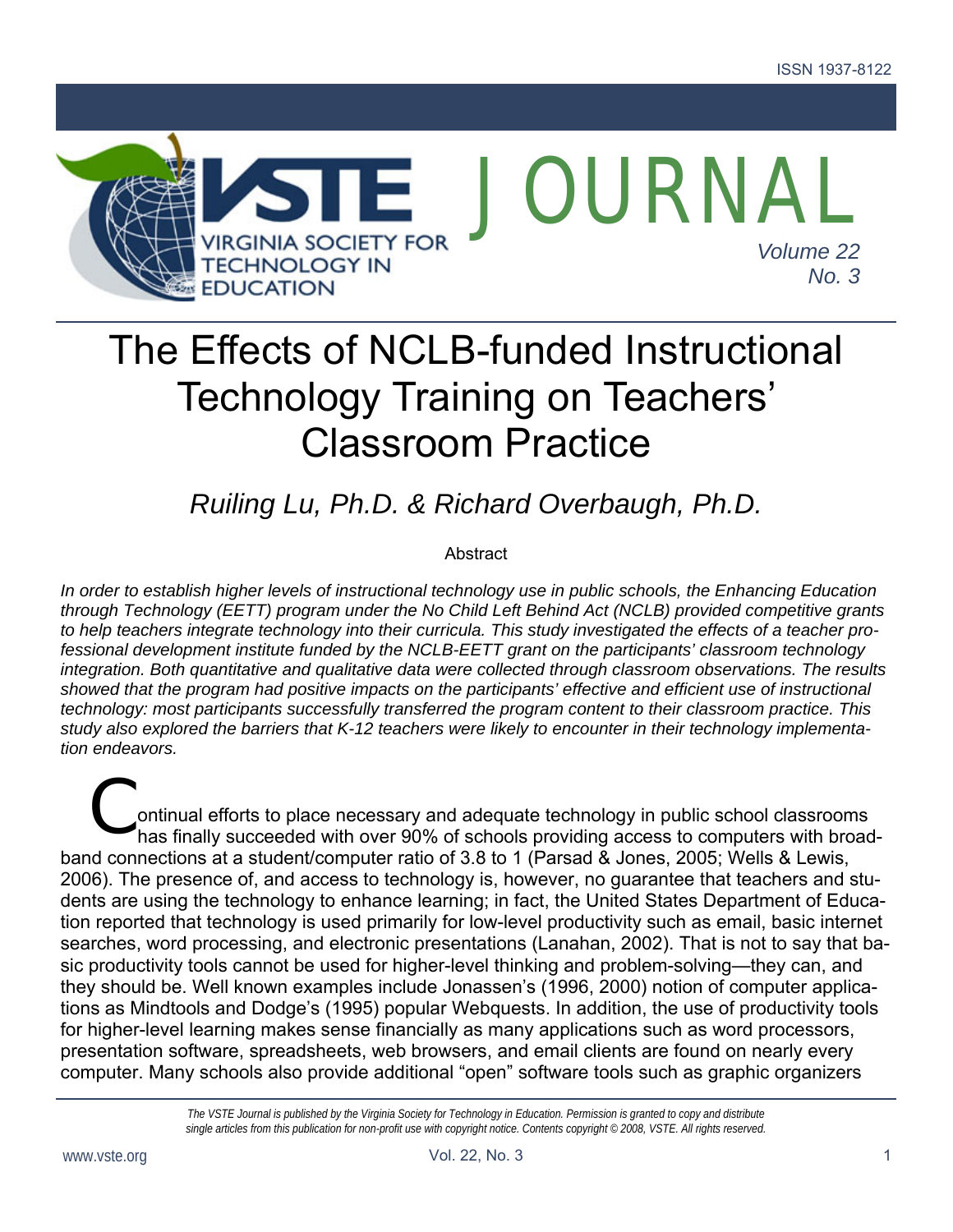

(e.g., *Kidspiration/Inspiration*), Smartboards, and access to multimedia databases such as United Streaming (graphics, video clips, and lesson plans).

To establish higher levels of instructional technology use, teacher professional development is critical. The *No Child Left Behind Act (NCLB)*, signed into law by President Bush in 2002, is a fiveyear initiative funded by the federal government. One of the components of the initiative— the *Enhancing Education through Technology (EETT)* program, also known as *EdTech* or Title II, part D, provided competitive grants to improve student academic achievement through the use of technology in elementary and secondary schools (U.S. Department of Education, 2002). The act was also designed to enable every student to become technologically literate by the end of the eighth grade and to encourage the effective integration of technology resources and systems with teacher training and professional development to establish research-based instructional models (Massachusetts Department of Education, 2006).

As one of the recipients of the *NCLB- EETT* regional competitive grants, the *Four Rivers Technology in Education Consortium* in mid-eastern Virginia designed and implemented a series of technology-enhanced and curriculum-based instructional institutes to help K-12 teachers, administrators, and instructional technology resource teachers (ITRTs) effectively integrate technology into their curricula. This study attempted to explore the effectiveness of the institutes in this endeavor. The research questions addressed are:

- 1. What impact did the *NCLB- EETT* institutes, offered by the Four Rivers Consortium, have on technology integration in K-12 classrooms?
- 2. What barriers have K-12 teachers met in their technology application efforts?

#### Methods

#### *Sample*

 The sample of this study was K-12 in-service teachers in mid-eastern Virginia who volunteered to participate in the 2006 math, reading, and special needs education institutes offered by the Four Rivers Consortium (referred to as "participants" in the remainder of the article). Although no pre-institute assessment was conducted, the voluntary nature of the professional development opportunity can be interpreted as participants' self-determined area in need of improvement. A total of 55 participants enrolled in the institutes, and our data were collected from 53 (one participant moved out of the region; one changed his job).

#### *Instrument*

 The *Classroom Observation Form* (see Appendix), developed by the authors specifically for this program, was used to record how teachers actually implemented the specific technologies and teaching/learning strategies they learned from the institutes in their classroom instruction. Both

*The VSTE Journal is published by the Virginia Society for Technology in Education. Permission is granted to copy and distribute single articles from this publication for non-profit use with copyright notice. Contents copyright © 2008, VSTE. All rights reserved.*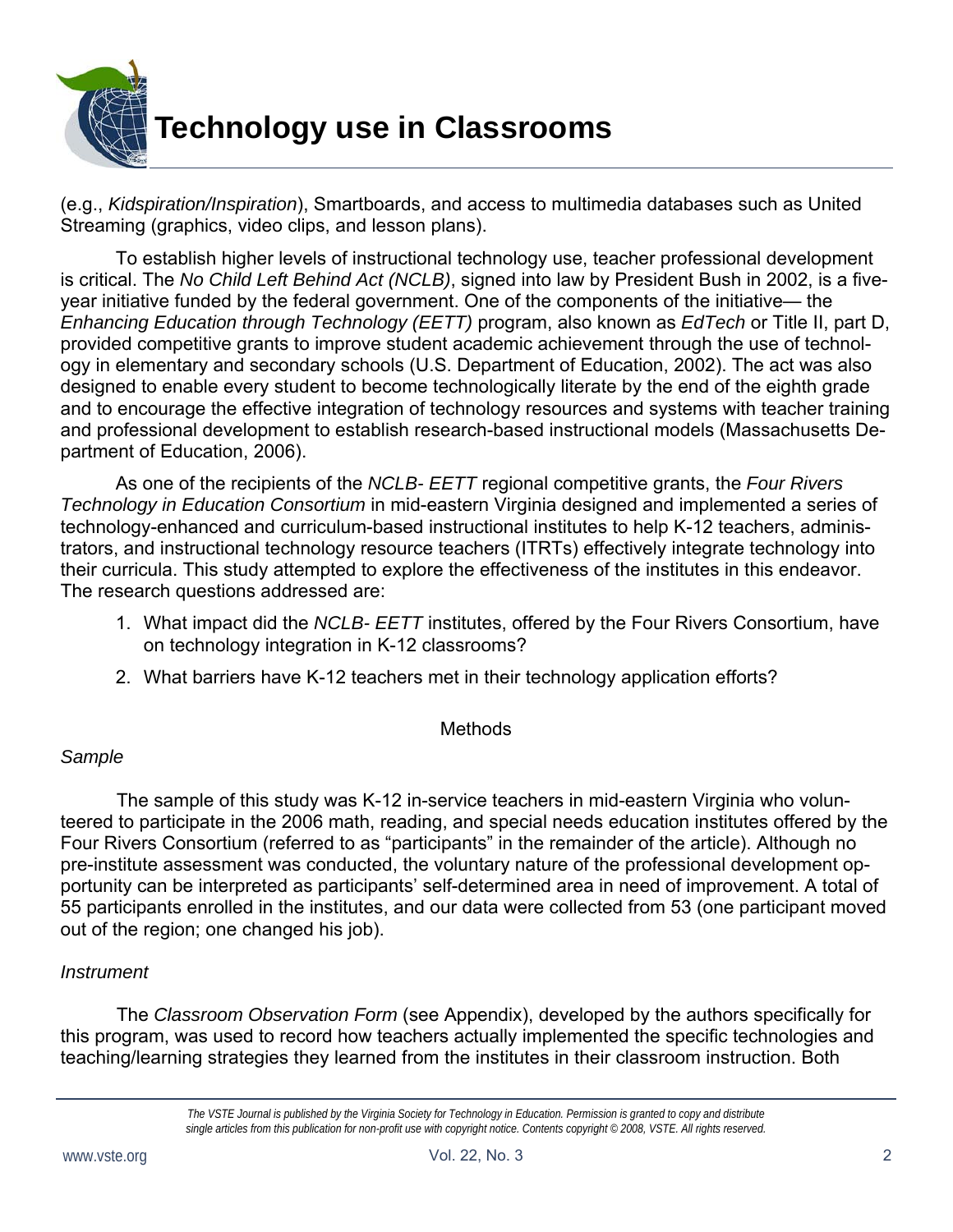

quantitative and qualitative data were gathered via this instrument. The quantitative data sought information in four domains: 1) Location where technology is used, 2) Transfer of institute content to classroom instruction, 3) Frequency of technology used by the institute participants, and 4) Levels of student cognitive engagement in class. Qualitative data explored the barriers that influence the use of technology as well as the levels of institute content implementation according to the observers' judgment.

#### *Procedure*

 The institute instructors (referred to as "observers" in the remainder of the article) conducted the classroom observations with all the teachers who participated in the Four Rivers *NCLB-EETT*  2006 summer institutes during the fall semester of 2006 in an effort to verify whether and how well these grant-funded institutes helped the participants incorporate the technology applications, and related teaching and learning strategies into their instruction. All participants were contacted by the observers via email or phone to arrange the class visit. Each class observation lasted one class period (45-60 minutes). The observers recorded on the *Classroom Observation Form* (a) what was observed during the class, (b) answers to specific questions posed to the teachers, and (c) their own reflections on the classroom instruction.

#### *Data Analysis*

 The quantitative data from the *Classroom Observation Form* were analyzed descriptively to identify the conditions of technology application. A content analysis approach was used for the qualitative data recorded on the *Classroom Observation Form* to help better understand the technology implementation environment in K-12 classrooms.

#### Results and Discussion

#### *Quantitative results*

 The descriptive statistics from the quantitative data showed that technology-enhanced activities took place mostly in classrooms or a combination of classrooms and computer labs (Table 1 & Figure 1). This is desirable because the most convenient, practical, and efficient use of technology should be in classrooms where teachers and students can access technology any time based on their teaching and learning needs.

 In terms of the frequency of technology application reported by participants, the results varied from less than once per week to daily. Interestingly, two peaks occurred at the two ends of a frequency continuum—either once a week or daily (Table 1 & Figure 2). One possible explanation for this phenomenon might be the relationship between the location of technology use and frequency of technology use: if teachers had easy access to adequate and appropriate technology in their own

*The VSTE Journal is published by the Virginia Society for Technology in Education. Permission is granted to copy and distribute single articles from this publication for non-profit use with copyright notice. Contents copyright © 2008, VSTE. All rights reserved.*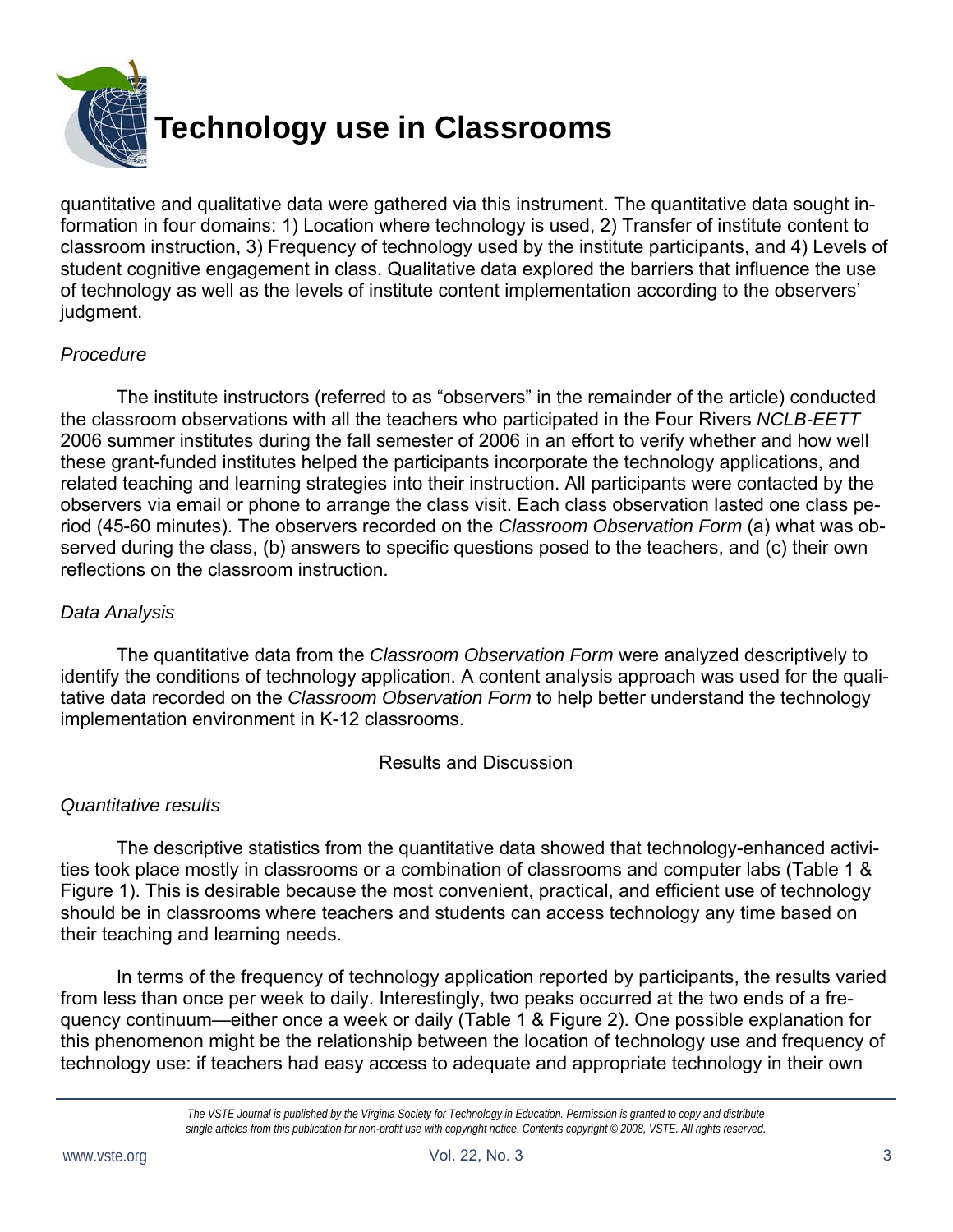

classroom, they may tend to use it on a daily basis; if they could only access technology in a lab or library, they may only use it occasionally. This makes sense when comparing the statistics presented in Table 1 (the total number of "twice, three times, four times, and five times" is close to the total number of "Classroom Only + Classroom & Lab"; the total of "Less than once + Once" is close to the total of "Lab Only + Library). The implication is that if technology should be used on a daily basis, classrooms need to be equipped with the necessary technology resources.

 Regarding the transferability of the institute content to classroom practice, more than half the participants successfully transferred both technology skills and related teaching & learning strategies into their classroom practice. Nearly one third of the participants transferred technology skills but failed to transfer teaching & learning strategies and five transferred teaching & learning strategies without utilizing any of the related technologies. Only three participants used neither the technology nor teaching & learning strategies for reasons both objective (resources not available) and subjective (not prepared) (Table 1 & Figure 3). This result implies that the institutes were more successful in helping participants with technology-related knowledge, skills, and techniques than with teaching & learning strategies.

 Level of student cognitive engagement in the learning process refers to the assessment of cognitive complexity as described by a hierarchy such as the well-known Bloom's Taxonomy (Anderson & Krathwohl, 2001), which includes six levels with "remembering" at the bottom, indicating the lowest level of learning and "creating" at the highest level. It is important to engage student thinking and learning at higher cognitive levels which is a characteristic of problem/project-based and cooperative/collaborative pedagogy (Jonassen, 1996, 2000), reflecting a shift in instructional focus from product to process (Hanney, 2005) and strengthened further by real-world problems for which no specific "right" answers or paths to resolution exist (Savin-Baden, 2003). The observers were required to check the highest level of student cognitive engagement observed during the lesson. The reason for identifying the highest cognitive level is that an activity at any specific level must include cognitive engagement at the levels below. For example, a concept at the Apply level requires students to know the supporting Facts, and Understand the concept before he/she can Apply the concept. Therefore, even if the majority of a lesson is conducted at the lower level, the overarching learning goal will be to reach the highest level. The data analysis showed that instances of the use of instructional technology and strategies were most prevalent at the levels of "Understanding" and "Applying". The instances of "Analyzing" and "Creating" were few, with "Remembering" in between. No "Evaluation" instances were observed. Given the fact that most observed classes were elementary, this result is satisfactory (Table 1 & Figures 4).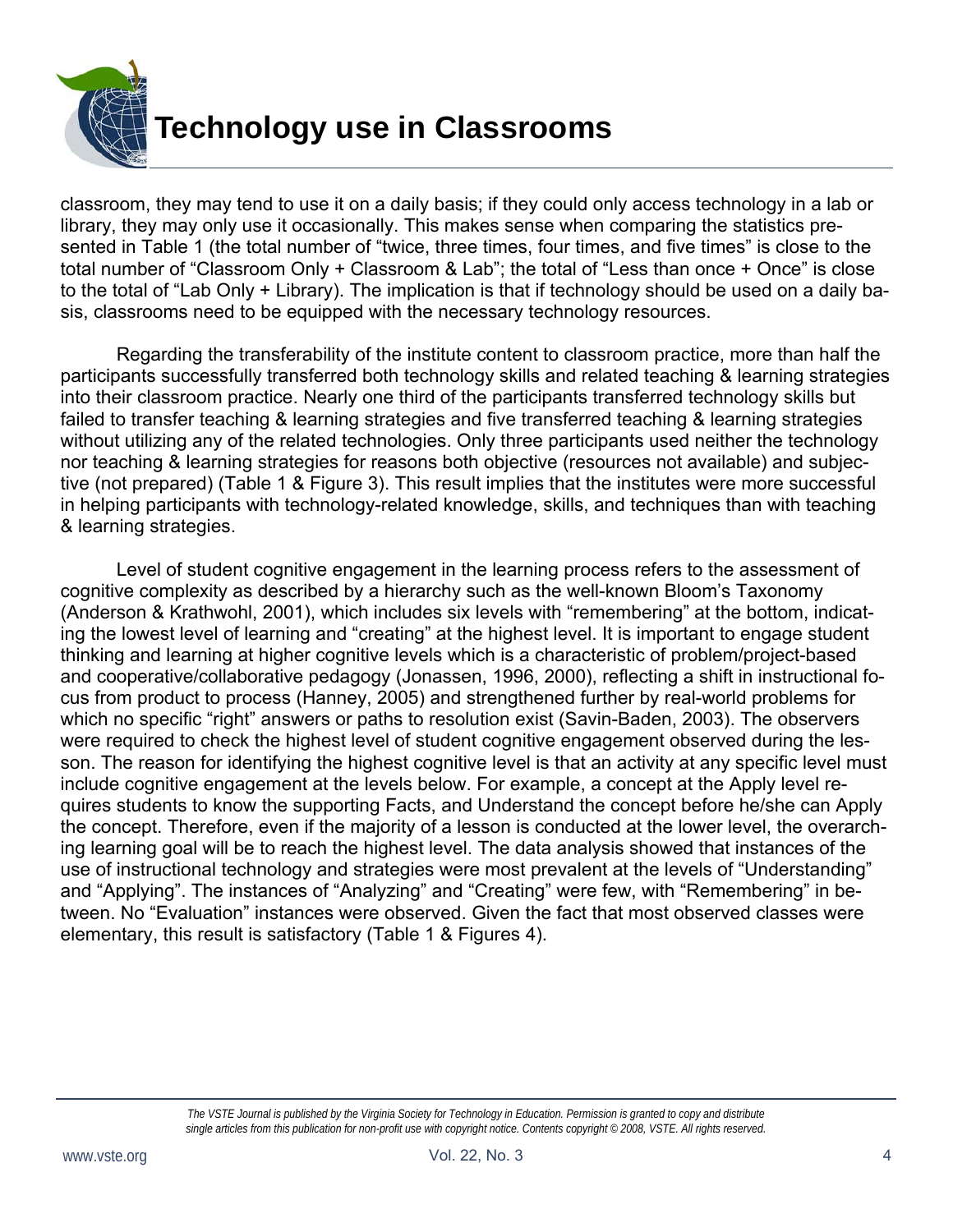

**Technology use in Classrooms** 

#### Table 1

Descriptive Statistics of the Quantitative Results from Classroom Observations.

| Location of Technology Use $(N = 53)$ |  |
|---------------------------------------|--|
|---------------------------------------|--|

| Category  | Classroom Only | Classroom & Lab | Lab Only | ∟ibrary |
|-----------|----------------|-----------------|----------|---------|
| Frequency | ΔU             |                 |          |         |

Frequency of Technology Used Every Week (N = 53)

| Category  | Jnce | Jnce | wice | $\sim$<br>imes | <b>Times</b><br>4 | → 5 times |
|-----------|------|------|------|----------------|-------------------|-----------|
| Frequency |      | . .  |      |                |                   | ັ         |

Transferability of the Institute Content to Classroom Instruction  $(N = 53)$ 

| Category  | w/oTech & w/oStr | w/Tech but w/oStr | w/Str but w/oTech | w/Tech & w/Str |
|-----------|------------------|-------------------|-------------------|----------------|
| Frequency |                  |                   |                   | 29             |

Levels of Student Cognitive Engagement  $(N = 53)$ 

| Categorv  | Remember | Understand | Apply | Analyze | Evaluate | Create |
|-----------|----------|------------|-------|---------|----------|--------|
| Frequency |          | _ _        | л.    |         |          |        |

#### *Figure 1.* The Place Where Technology Takes Place.

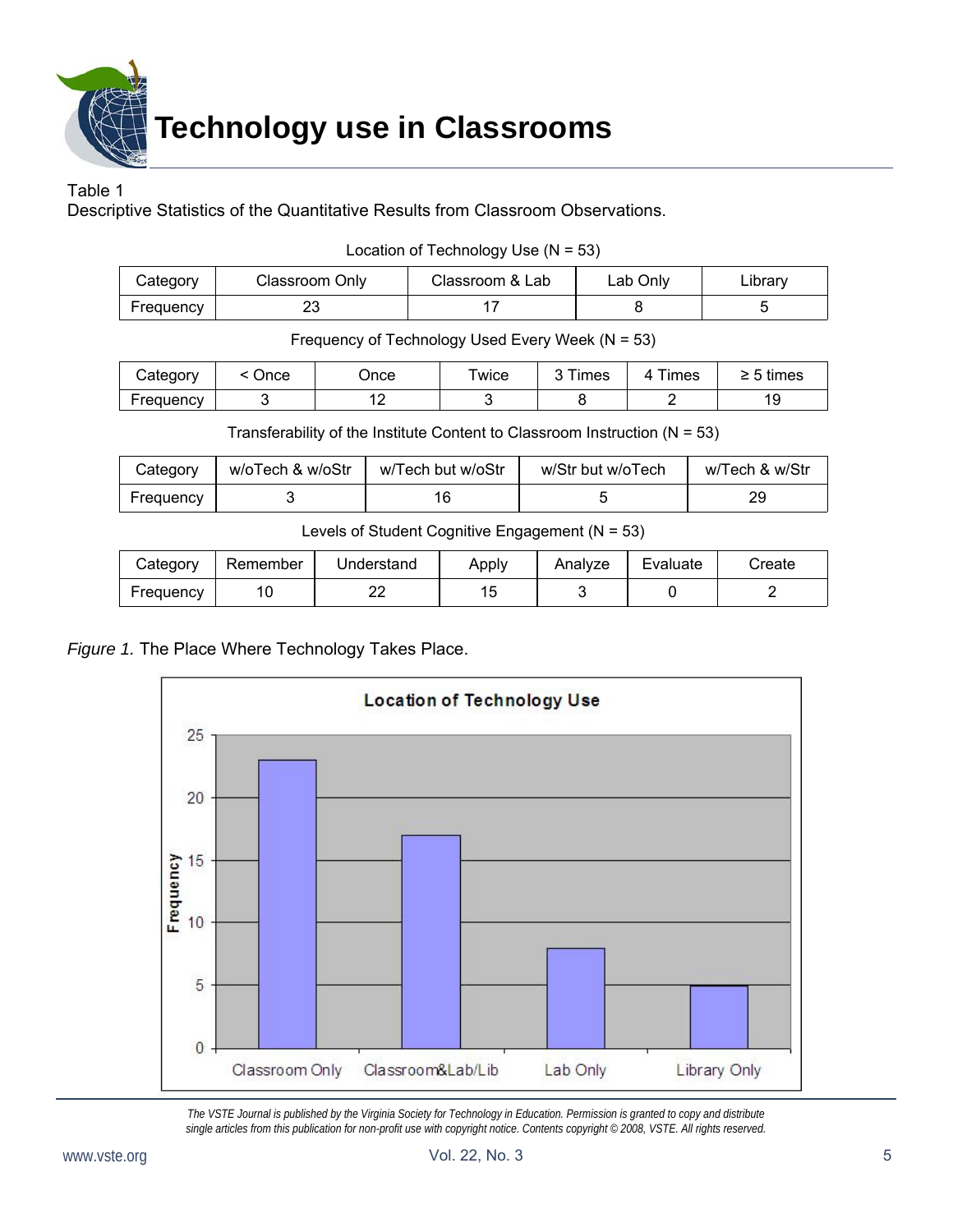

*Figure 2.* The Frequency of Technology Usage.



*Figure 3.* Transferability of the Institute Content to Classroom Instruction.

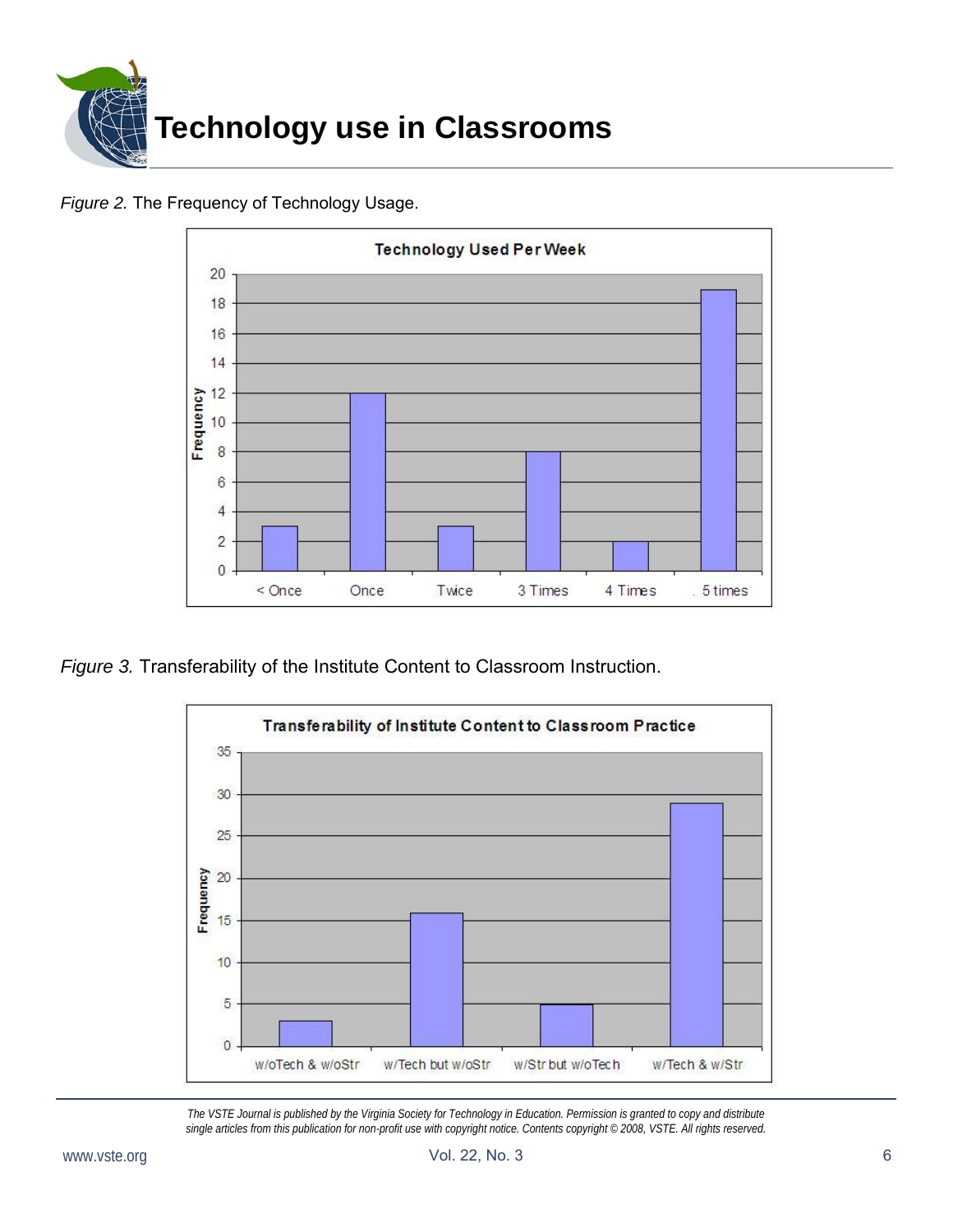

*Figure 4.* Levels of Student Cognitive Engagement in the Learning Process.



#### *Qualitative Results*

 The *Classroom Observation Form* was also used to gather data about barriers teachers met in their efforts to implement instructional technology tools and strategies. Eight categories emerged from repeated data processing (Table 2). The top categories centered on inadequate technology resources, time, and technical support personnel, followed by teacher technology training. In addition, it was found that class size (too big to organize hands-on activities with technology) and classroom size (too small to set up equipment, e.g. Smartboard) also contributed to difficulties in using technology efficiently and effectively.

#### Table 2

*Barriers Preventing Teachers from Successful Technology Implementation* 

| Category                            | # Responses | Category                         | # Responses |
|-------------------------------------|-------------|----------------------------------|-------------|
| No/Limited access to hardware       | 24          | Lack of technology support staff | 12          |
| Lack of time to prepare & implement | 19          | Lack of technology training      | 6           |
| technology-enhanced instruction     |             |                                  |             |
| Outdated/nonworking hardware        | 14          | Class size (too big)             |             |
| No/Limited access to software       | 12          | Classroom size (too small)       |             |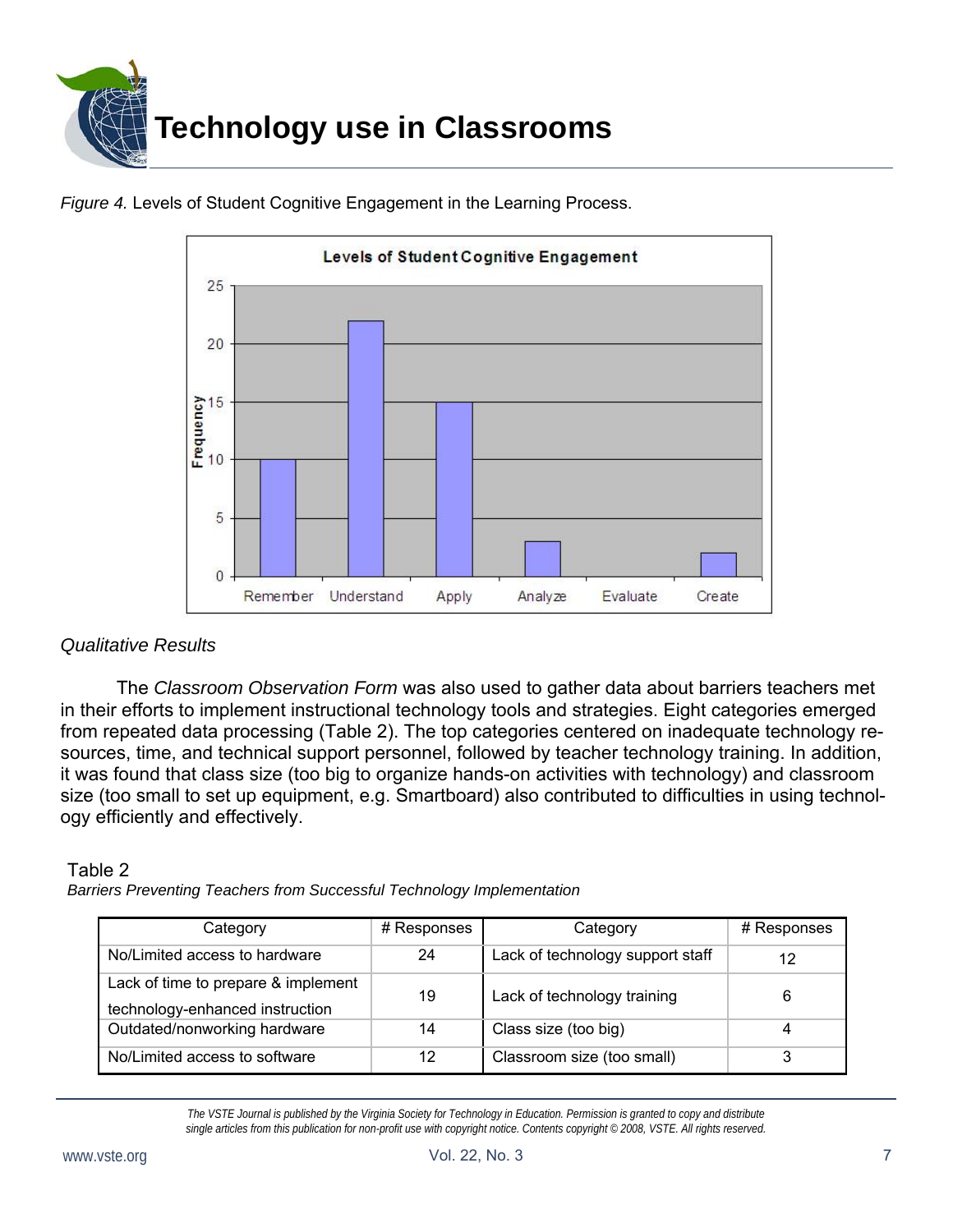

 The *Classroom Observation Form* also gathered the observers' perception of the overall quality of classroom technology integration in each classroom, which revealed both positive and negative comments (Table 3). In nearly half of the observed classrooms, technology was used by both teachers and students. In almost one third of the cases, technology was successfully incorporated into the curriculum, and students showed high levels of engagement, involvement, and interest in the learning process. Student collaboration and interaction were observed in many classrooms, and teaching/learning strategies from the institute were incorporated in instructional activities. Typical comments were:

"Students worked through problems using a template and *wikisticks* from the *LoTTIE Kit* [Low Tech Tools for Inclusive Education Kit—a collection of over 50 low and mid tech tools that can help students with special needs be as independent and successful as possible] ... All students benefited from elements learned at the institute;"

"The teaching/learning strategies of student-centered lessons and incorporation of prior knowledge were used throughout, and small group collaboration was utilized in the second half of the lesson;"

"That the teacher was fluent with *SMART Notebook and Sympodium* [a SMART Board interactive pen display/tool] suggested regular usage;"

"Students were able to use *LoTTIE Kit* supports throughout the lesson, and they were very comfortable with the Kit elements;"

"The lesson was set up for students to work collaboratively to learn the information;"

"Students knew how to operate the SMART Board and they interacted with it throughout the lesson, which was evidence of prior usage."

It should be noted that budgetary constraints prevented multiple, unannounced observations which would have been ideal. However, observer training on the use of the *Classroom Observation Form*  emphasized assessing the comfort level of the teachers and students as a way to counteract the effect that planned observations might have.

 In spite of all these positive comments, there were some less desirable observations. In nearly one fifth of the observed classrooms, only the teachers were using technology and some were still employing teacher-centered and directed lessons. In a few classrooms, there was no or very limited use of technology and related teaching/learning strategies. One observer wrote: "I could NOT check anything above (referring to the technology & strategy elements listed on the Classroom Observation Form)…No technology used, minimal transfer of either technology or strategy, whole group oriented, not about differentiation or kids' own thinking." Another observer, after talking with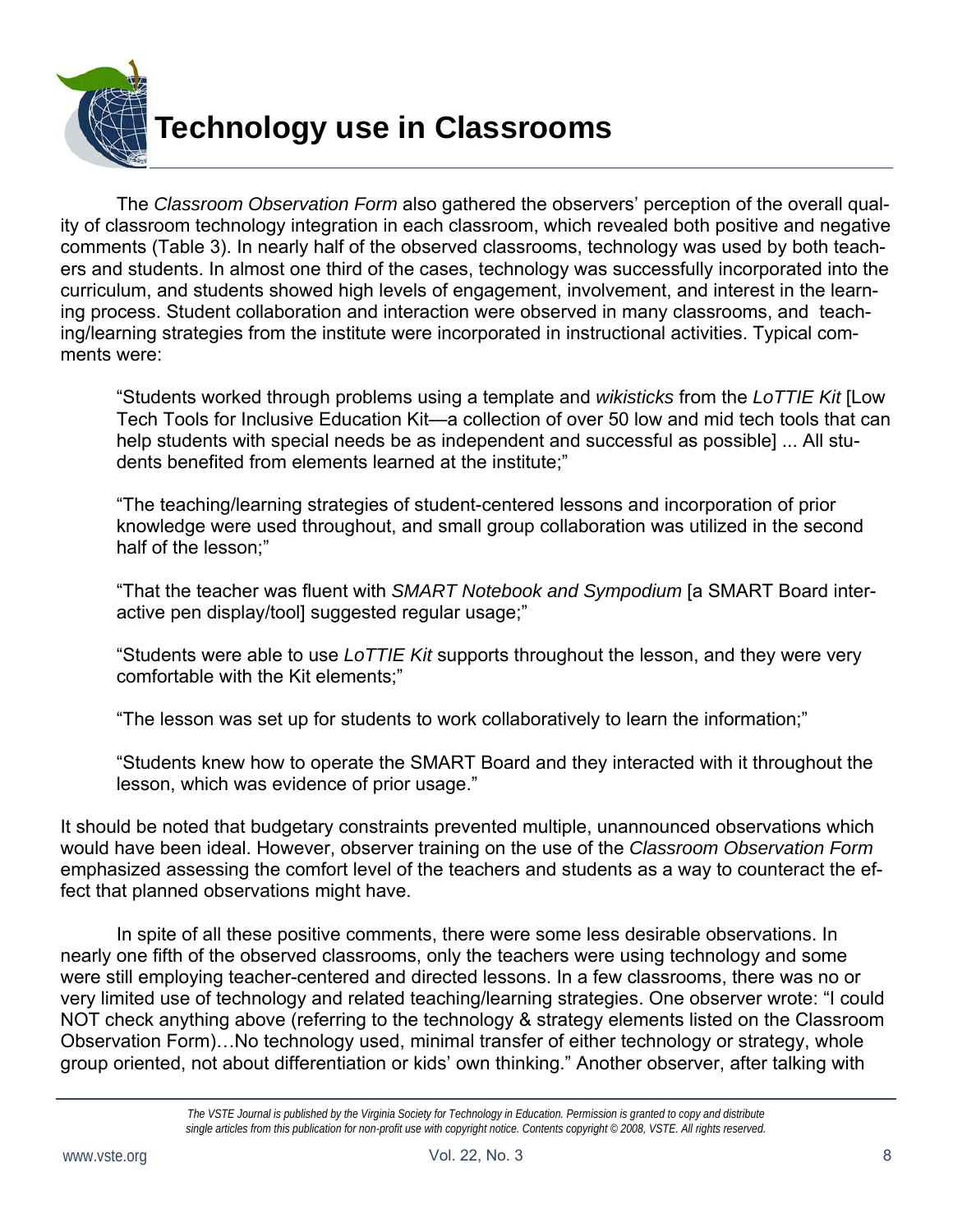

the teacher after the observation, explained the situation in a more informed way: "Before this summer, she (the teacher) didn't use any manipulatives [a kinesthetic math teaching strategy] to teach and build concepts; she didn't know much about computers, either; now she is thinking about ways that she can get children engaged in the math learning...This lesson did not center around kids' activities, BUT she talked as if some of her other lessons this semester had…I think so much of this was new, and she is taking baby steps in both areas—math and technology."

#### Table 3

|  | Observers' Comments on K-12 Classroom Technology Application |  |
|--|--------------------------------------------------------------|--|
|  |                                                              |  |

| <b>Positive Comments</b>                                   |             | <b>Negative Comments</b>                      |             |  |
|------------------------------------------------------------|-------------|-----------------------------------------------|-------------|--|
| Category                                                   | # Responses | Category                                      | # Responses |  |
| Both teacher & students using technol-<br>ogy              | 23          | Teacher using technology only                 | 10          |  |
| Successful technology integration                          | 15          | Teacher-centered/directed lesson              |             |  |
| Student engaged/involved/interested in<br>learning process | 15          | No/Minimum use of instructional<br>strategies | 6           |  |
| Student collaboration/interaction ob-<br>served            | 11          | No/Minimum use of technology                  | 3           |  |
| Curriculum instructional strategies used                   | 10          |                                               |             |  |
| Student-centered lesson                                    | 9           |                                               |             |  |

 It is worthwhile to note that some observers were not only observing, but also serving as consultants and assistants. They did not simply sit in the classroom listening, observing, and filling out the *Classroom Observation Form*. Instead, they tried to provide guidance and help to assist the teachers to solve on-site problems and move onto the right track. Such observers were assets to the consortium. Below is a quote from one observer:

I don't believe she has been using the video streaming very much as she could not get her password to work. I did help her access United Streaming by using my password. We found the perfect video that was on the letter "O" and showed lots of footage of the ostrich as well as the on and off switch which was on the student worksheet too. She was so excited to discover the video that went with her lesson so perfectly and said she would definitely contact her tech person to get her password straight. Students watched attentively in small groups (due to no LCD because the librarian was absent that week) around the computer. One of the questions heard from a student was, "Why is its neck so long?" Additional follow-up would be beneficial with this teacher if possible.

 From the standpoint of a research design, observers operating in the additional role of an instructional resource person might be considered problematic. However, the observers were trained

*The VSTE Journal is published by the Virginia Society for Technology in Education. Permission is granted to copy and distribute single articles from this publication for non-profit use with copyright notice. Contents copyright © 2008, VSTE. All rights reserved.*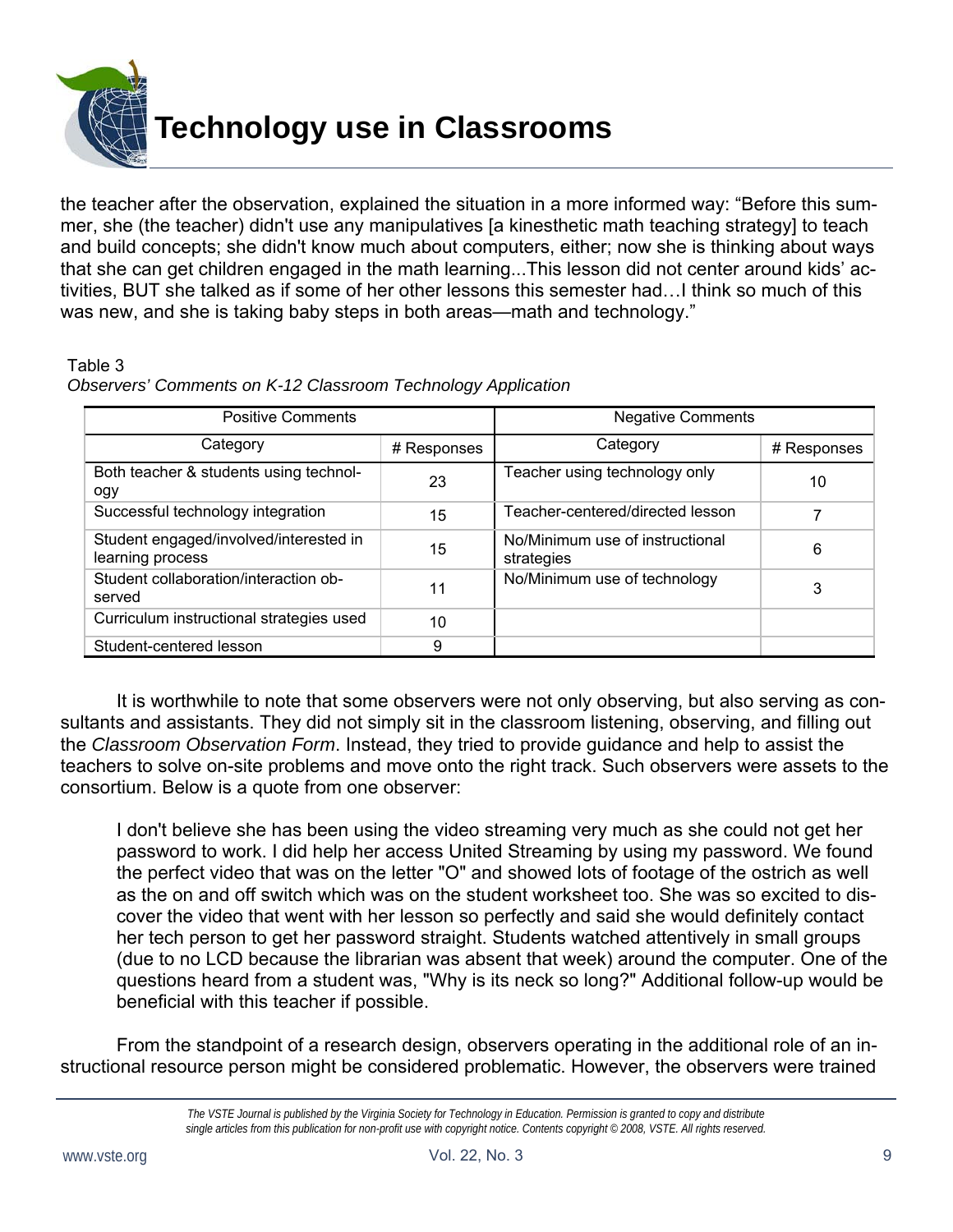

to assess the situation according to the *Classroom Observation Form*. That some were able to offer help and follow-up to the institute participants was added value which, we believe, extended the function of the institute instruction and did not have any significant influence on the objectivity of data collection.

#### **Conclusion**

 This study was undertaken, as part of a larger program assessment effort, to assess the effects of the 2006 summer institutes provided by the Federally-funded Four Rivers NCLB-EETT Consortium on the classroom practice of the institute participants. Clearly, the participants returned to their classrooms with new, research-based teaching/learning strategies enhanced by technology, which they subsequently began to successfully implement. The degree to which these technologies and strategies were implemented appeared to be directly related to the ease-of-access to and quality of the technology available to the participants and, to perhaps a lesser degree, the level of technology use participants had before the institute. Those who faced inadequate technology infrastructure were constricted. Those who had little or no experience with instructional technology before the institutes were (mostly) satisfied with having had their awareness levels raised, which should lead to further development. Finally, Virginia is in the process of providing schools with Instructional Technology Resource Teachers (ITRT) specifically to provide assistance in integrating technology-based/ enhanced instruction, while technical support will remain the province of Information Technology specialists. This effort will provide teachers with extended opportunities to implement and expand upon new skills learned in the summer institutes.

 One limitation of this investigation was that all the classroom observations were scheduled ahead of time at the mutual convenience of the observers and participants. It was likely that the participants would purposefully design a technology integration lesson for the sake of observation, which might "exaggerate" the effects of the institutes. However, given the fact that the familiarity of technology use suggested regular usage of technology by both students and teachers, the findings of the study were still informative. Still, the study would have been improved if it had included some unannounced observations, which warrants another direction for future investigation in this area.

### **References**

Anderson, L.W., & Krathwohl D. R. (Eds.). (2001). *A Taxonomy for learning, teaching, and assessing: A revi-*

*sion of Bloom's taxonomy of educational objectives.* New York: Longman.

Dodge, B. (1995). WebQuests: A technique for Internet-based learning. *Distance Educator,1*(2), 10-13.

Hanney, R. (2005). Competence or capability: Work-based learning and problem-based learning. *Journal of* 

*Media Practice, 6*(2), 105-112.

*The VSTE Journal is published by the Virginia Society for Technology in Education. Permission is granted to copy and distribute single articles from this publication for non-profit use with copyright notice. Contents copyright © 2008, VSTE. All rights reserved.*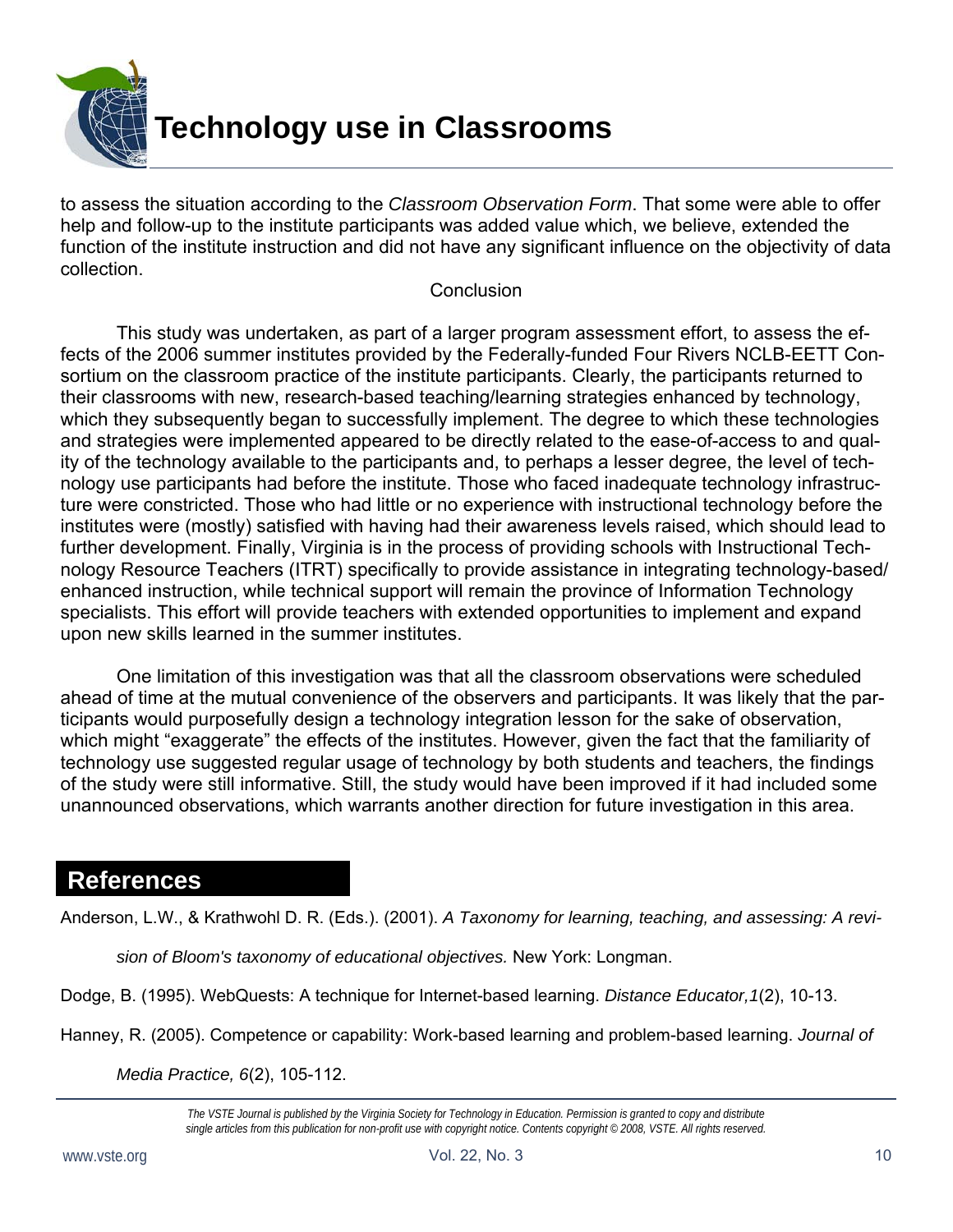

# **Technology use in Classrooms**

## **References (cont'd)**

- Jonassen, D. H. (1996). *Computers in the classroom: Mindtools for critical thinking*. Englewood Cliffs, NJ: Merrill/Prentice-Hall.
- Jonassen, D. (2000). *Mindtools for schools: Engaging critical thinking with technology* (2nd Ed). Columbus, OH: Merrill/Prentice-Hall.
- Lanahan, L. (2002). *Beyond school-level Internet access: Support for instructional use of technology* (NCES 2002–029). U.S. Department of Education. Washington, DC: National Center for Education Statistics. Retrieved May 23, 2007, from http://nces.ed.gov/pubs2002/2002029.pdf
- Massachusetts Department of Education. (2006). Retrieved from Website on January 12, 2006: http:// www.doe.mass.edu/edtech/grants.html
- Parsad, B., & Jones, J. (2005). *Internet access in U.S. public schools and classrooms: 1994–2003* (NCES 2005–015). U.S. Department of Education. Washington, DC: National Center for Education Statistics.
- Savin-Baden, M. (2003). *Facilitating problem-based learning*. Maidenhead: Open University Press.
- U.S. Department of Education. (2002). *Guidance on the enhancing education through technology (Ed Tech)*

*program*. Retrieved May 18, 2007, from http://www.ed.gov/programs/edtech/guidance.doc

- Wells, J., & Lewis, L. (2006). *Internet access in U.S. public schools and classrooms: 1994–2005* (NCES
	- 2007-020). U.S. Department of Education. Washington, DC: National Center for Education Statistics.

## **About the Authors**

**Dr. Ruiling Lu** is a postdoctoral research associate at Darden College of Education, Old Dominion University. She can be reached via email at rlu@odu.edu.

**Dr. Richard Overbaugh** is an associate professor at Darden College of Education, Old Dominion University. He can be reached via email at roverbau@odu.edu.



*The VSTE Journal is published by the Virginia Society for Technology in Education. Permission is granted to copy and distribute single articles from this publication for non-profit use with copyright notice. Contents copyright © 2008, VSTE. All rights reserved.*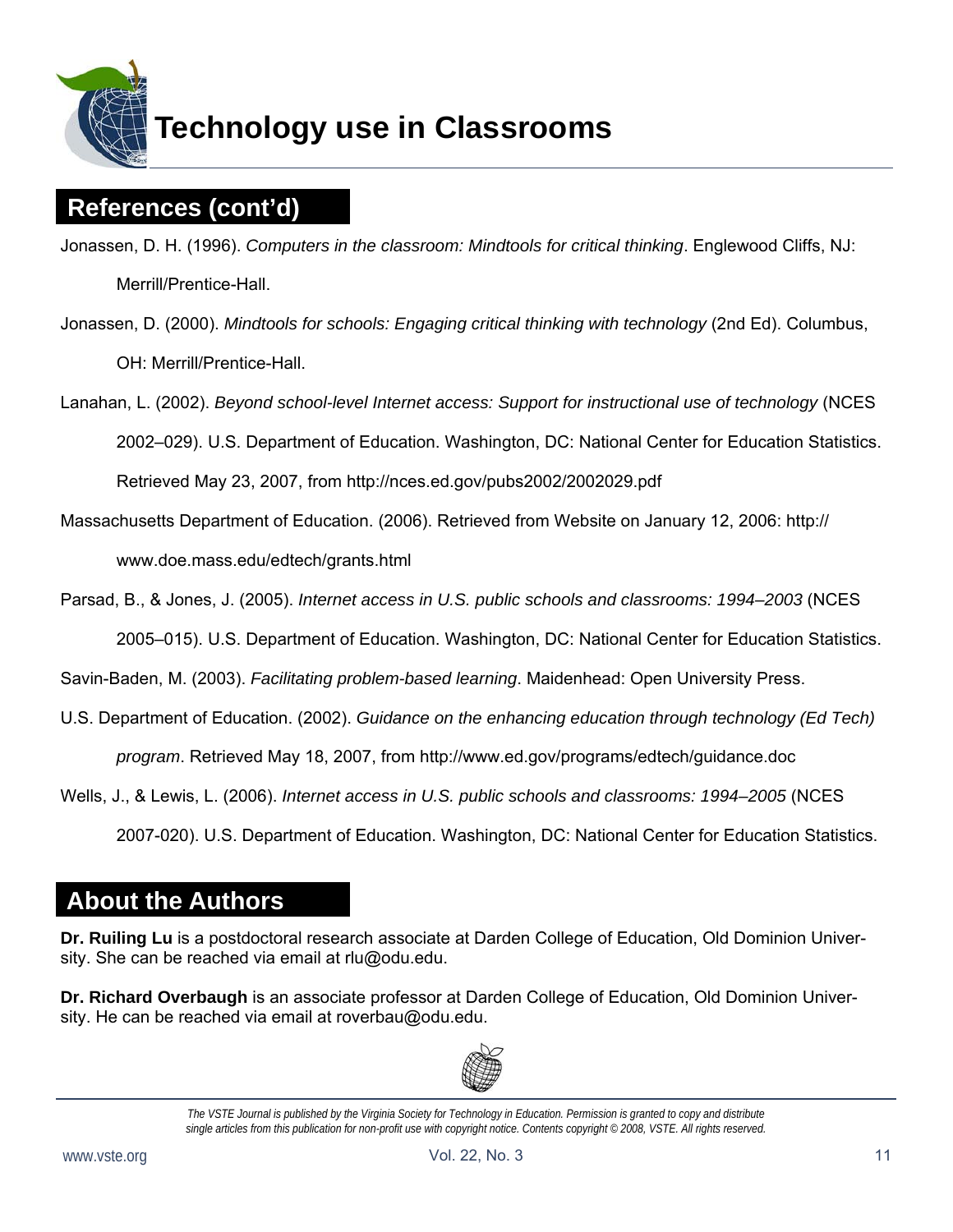## **Appendix**



**Technology use in Classrooms** 

## 4TEC Classroom Observation

| Teacher:             | Observer:           |
|----------------------|---------------------|
| <b>Content Area:</b> | Grade Level:        |
| School:              | School Division:    |
| Date:                | Number of Students: |

#### **I. Questions to be asked of classroom teachers by the observer (Whenever convenient during your class visit)**

- 1. What is keeping/preventing you from doing what you want to do with technology in your teaching?
- 2. When you use technology with your students, *where* does that normally happen? (e.g., classroom, computer lab, library, etc.)
- 3. How many times have you been able to use technology since the beginning of the school year? #\_\_\_
- 4. (Then, if appropriate) On average, how often each week? #\_\_\_
- 5. (Probing further if appropriate) What kinds of things, or range of things do you use technology for?

#### **II. Core of observation based on Bloom's taxonomy with teaching strategy, technology(ies) identified and the role of technology**

6. What is the observed level of cognitive engagement from the students? Check only the highest level:

#### *Bloom's Taxonomy:*

 **Create**: generating, planning, producing **Evaluate**: checking, critiquing **Analyze**: Differentiating, organizing, attributing **Apply**: Executing, implementing **Understand**: Interpreting, exemplifying, classifying, summarizing, inferring, comparing, explaining **Remember**: Recognizing, Recalling

- 7. State the observed activity(ies) as a learning objective(s) including an appropriate teaching/learning verb in Bloom's taxonomy.
- 8. Identify technology tools and teaching/learning strategies used in the classroom. Listed below are the tools and strategies covered in each summer institute.

*The VSTE Journal is published by the Virginia Society for Technology in Education. Permission is granted to copy and distribute single articles from this publication for non-profit use with copyright notice. Contents copyright © 2008, VSTE. All rights reserved.*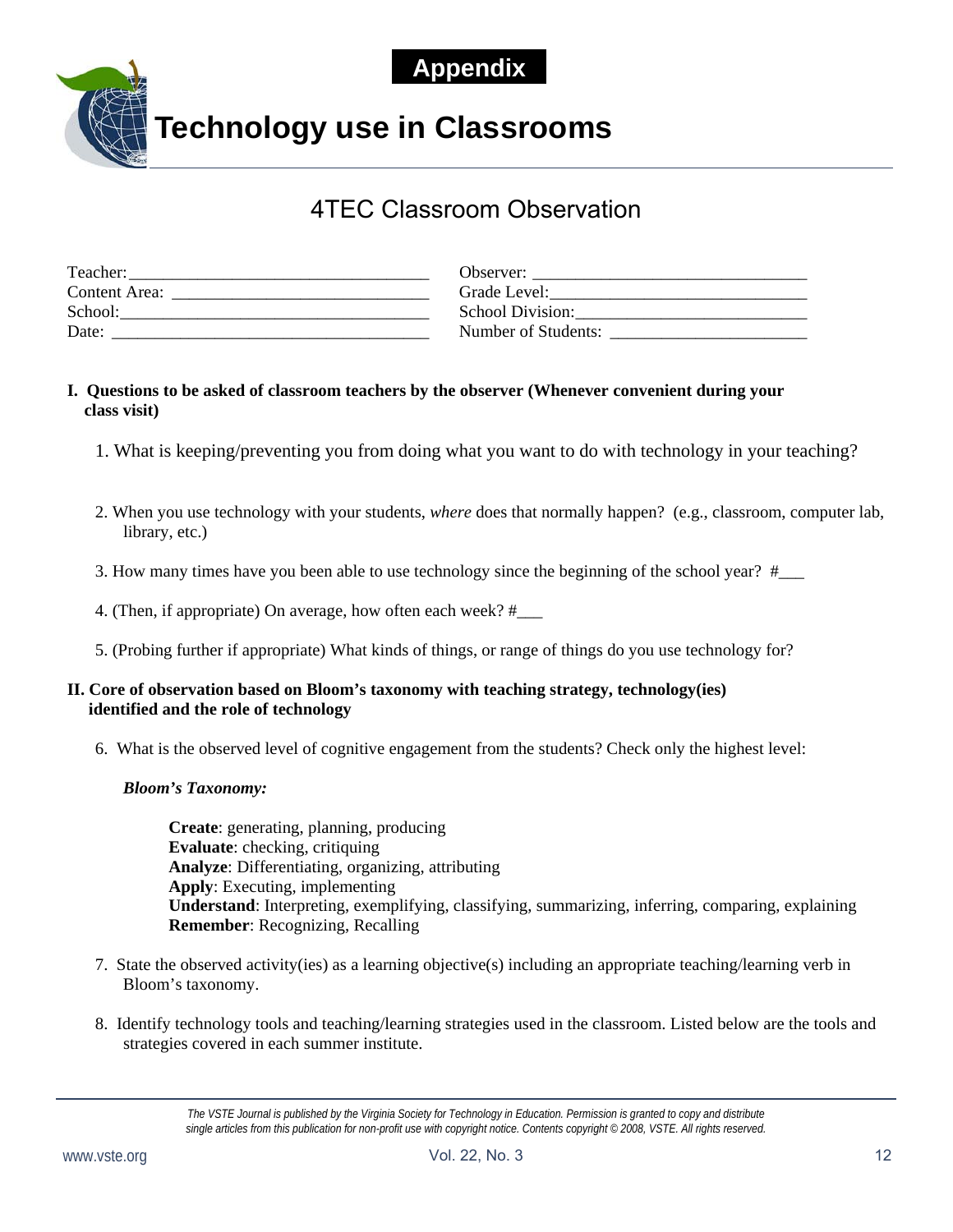## **Appendix**



# **Technology use in Classrooms**

|                                 | X | <b>Math</b>                                                      | X | <b>Special Needs</b>                                                                                   | X | Reading                                                      |
|---------------------------------|---|------------------------------------------------------------------|---|--------------------------------------------------------------------------------------------------------|---|--------------------------------------------------------------|
|                                 |   | <b>United Streaming Clips</b>                                    |   | <b>United Streaming Clips</b>                                                                          |   | <b>United Streaming Clips</b>                                |
|                                 |   | Smartboard                                                       |   | Smartboard                                                                                             |   | Smartboard                                                   |
|                                 |   | Inspiration/Kidspiration                                         |   | Inspiration/Kidspiration                                                                               |   | Inspiration/Kidspiration                                     |
| Teacher Use<br>οf<br>Technology |   | PowerPoint                                                       |   | Use of materials from<br><b>TTAC</b> website                                                           |   | PowerPoint                                                   |
|                                 |   | Universal Design for<br>Learning (UDL) elements<br>evident       |   | Universal Design for<br>Learning (UDL) elements<br>evident                                             |   |                                                              |
|                                 |   | Math illustrations created<br>in Word                            |   | Use of LoTTIE kit ele-<br>ments                                                                        |   |                                                              |
|                                 |   | Student-centered lesson                                          |   | Student-centered lesson                                                                                |   | Student-centered lesson                                      |
|                                 |   | Problem-based learning<br>tasks                                  |   | Problem-based learning<br>tasks                                                                        |   | Problem-based learning tasks                                 |
|                                 |   | Incorporation of student<br>interest and/or prior knowl-<br>edge |   | Incorporation of student<br>interest and/or prior knowl-<br>edge                                       |   | Incorporation of student interest and/<br>or prior knowledge |
|                                 |   | Small group collaboration                                        |   | Small group collaboration                                                                              |   | Small group collaboration                                    |
| Teaching/                       |   | Learning community evi-<br>dent                                  |   | Learning community evi-<br>dent                                                                        |   | Cubing                                                       |
| learning<br><b>Strategies</b>   |   | Student choice of learning<br>strategy                           |   | Equitable access evident                                                                               |   | Semantic Features Analysis                                   |
|                                 |   |                                                                  |   | Teacher modeling                                                                                       |   | <b>Magic Squares</b>                                         |
|                                 |   |                                                                  |   |                                                                                                        |   | Interactive Cloze (including Bloom's<br>taxonomy)            |
|                                 |   |                                                                  |   |                                                                                                        |   | PAR-Preparation                                              |
|                                 |   |                                                                  |   |                                                                                                        |   | <b>PAR-Assistance</b>                                        |
|                                 |   |                                                                  |   |                                                                                                        |   | <b>PAR-Reflection</b>                                        |
|                                 |   |                                                                  |   |                                                                                                        |   | DR-TA (Directed Reading-Thinking<br>Activity)                |
|                                 |   |                                                                  |   |                                                                                                        |   | Graphic organizers                                           |
|                                 |   | Smartboard (Instructional<br>use)                                |   | Smartboard (Instructional<br>use)                                                                      |   | Smartboard (Instructional use)                               |
|                                 |   | United Streaming clips                                           |   | <b>United Streaming clips</b>                                                                          |   | United Streaming clips                                       |
|                                 |   | Inspiration/Kidspiration                                         |   | Inspiration/Kidspiration                                                                               |   | Inspiration/Kidspiration                                     |
| Student<br>use of<br>technology |   | Word Drawing tools to rep-<br>resent math knowledge              |   | Use of language tools in<br>Microsoft Word for stu-<br>dents with learning or<br>physical disabilities |   | PowerPoint                                                   |
|                                 |   | Online manipulatives                                             |   | Use of LoTTIE Kit ele-<br>ments                                                                        |   |                                                              |
|                                 |   |                                                                  |   | Podcast, wiki or blog                                                                                  |   |                                                              |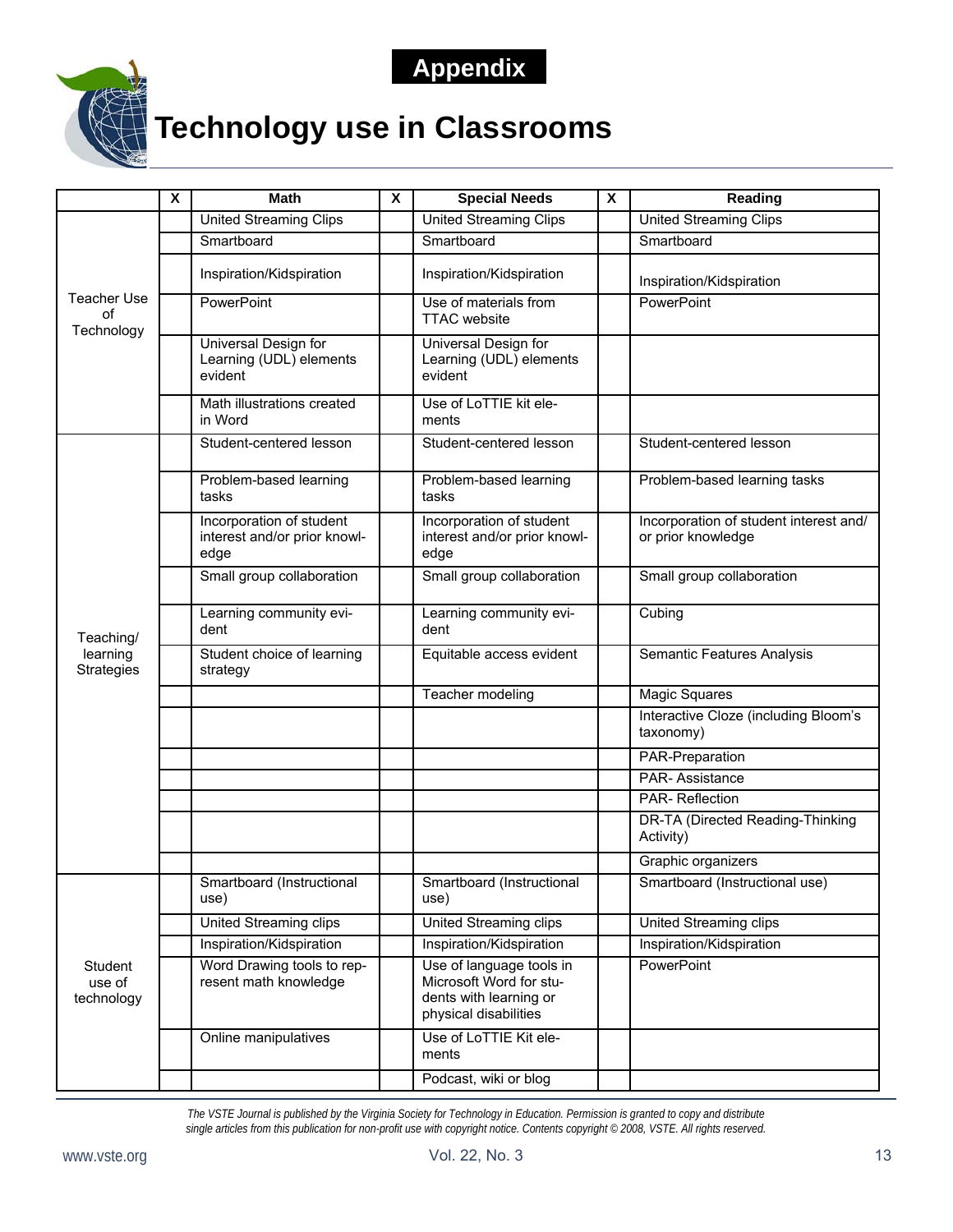



9. There are four possible workshop effects; choose the one that best fits the classroom you are observing.

- No transfer of technology skills or teaching strategies from institute to classroom
- $\Box$  Transfer of technology w/o teaching & Learning strategies from institute to classroom
- $\Box$  Transfer of Teaching & Learning strategies w/o technology from institute to classroom
- $\Box$  Transfer of Teaching & Learning strategies AND technology from institute to classroom

10. Elaborate on why you made the above choice based on your classroom observation. (For example, what technologies enhanced/enabled or are superfluous/negatively impact the teaching/learning process.)

11. (Optional) Use the space below for any other notable situations that you observed with the teacher, school or students that might influence the use of the skills/strategies learned in the institute?